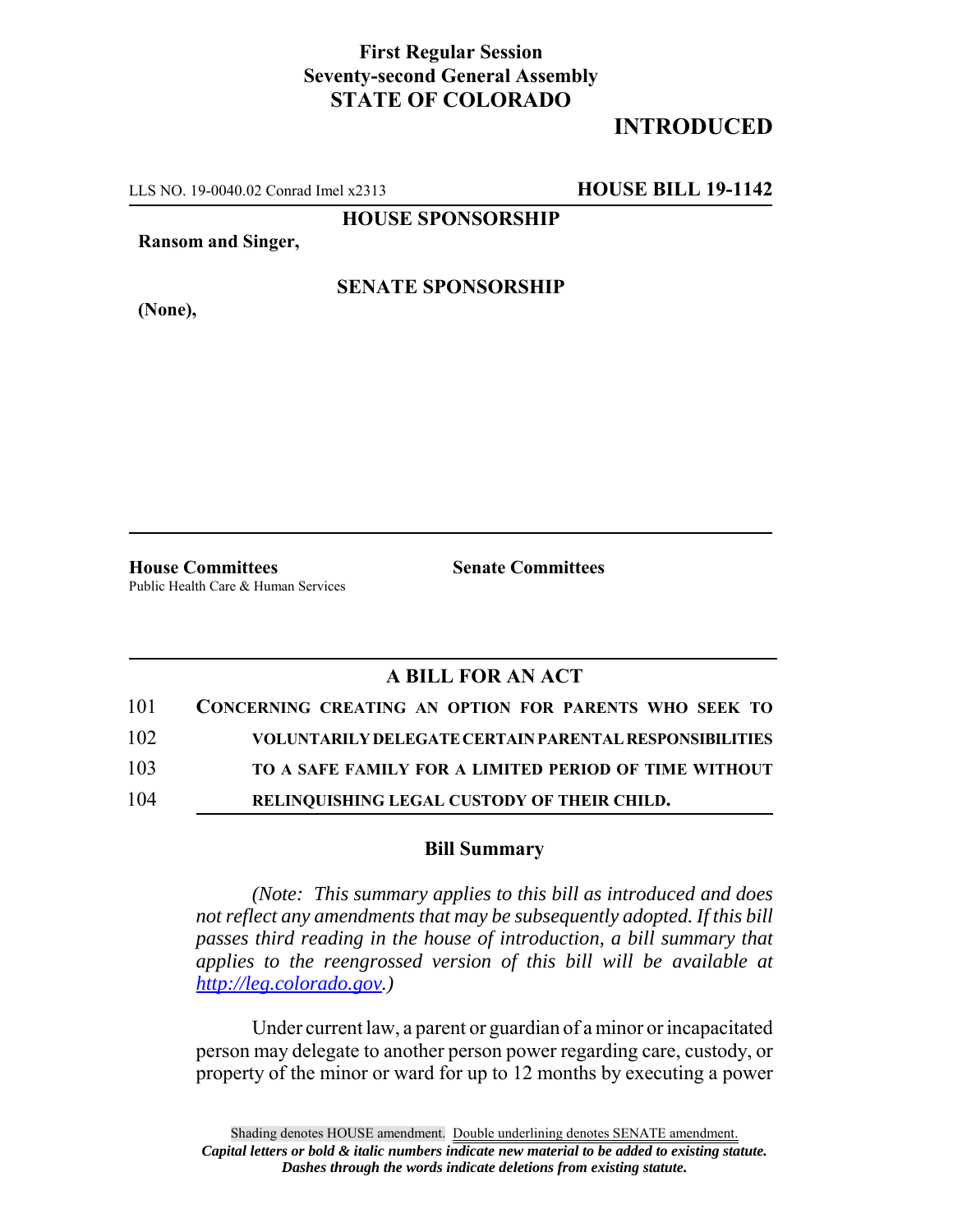of attorney.

The bill permits a parent or guardian to use the assistance of a temporary care assistance program operated by a qualified nonprofit organization to identify an appropriate and safe approved temporary caregiver to whom the parent or guardian can choose to delegate temporary care responsibility of a minor through a power of attorney.

The bill limits the duration of a power of attorney that delegates temporary care responsibility of a minor to an approved temporary caregiver to 6 months, though the parent or guardian can elect to execute subsequent powers of attorney up to the maximum 12 months. The 12-month restriction does not apply to deployed or active duty military members. The bill clarifies that such a power of attorney can be revoked at any time and does not change legal rights or obligations existing pursuant to a court order. The minor must be returned to the custody of the parent or guardian within 48 hours after termination of the power of attorney.

A temporary care assistance program is permitted to approve as a temporary caregiver any person who:

- ! Meets the standards prescribed by the temporary care assistance program;
- ! Satisfactorily completes required criminal and child abuse and neglect background checks and sex offender registration checks; and
- ! Receives training conducted by the temporary care assistance program.

The department of human services may investigate a temporary care assistance program to ensure it is complying with the requirement to conduct background checks on temporary caregivers. The department may assess a fine of \$1,000 for each violation of the requirement. Employees of qualified nonprofit organizations are mandatory reporters of child abuse and neglect.

A power of attorney that delegates temporary care responsibility of a minor to an approved temporary caregiver does not constitute child abuse or neglect, constitute placing the minor into foster care, or relieve parents, guardians, or minors of rights and obligations pursuant to court orders.

2 **SECTION 1.** In Colorado Revised Statutes, **add** part 7 to article

<sup>1</sup> *Be it enacted by the General Assembly of the State of Colorado:*

<sup>3</sup> 6 of title 26 as follows: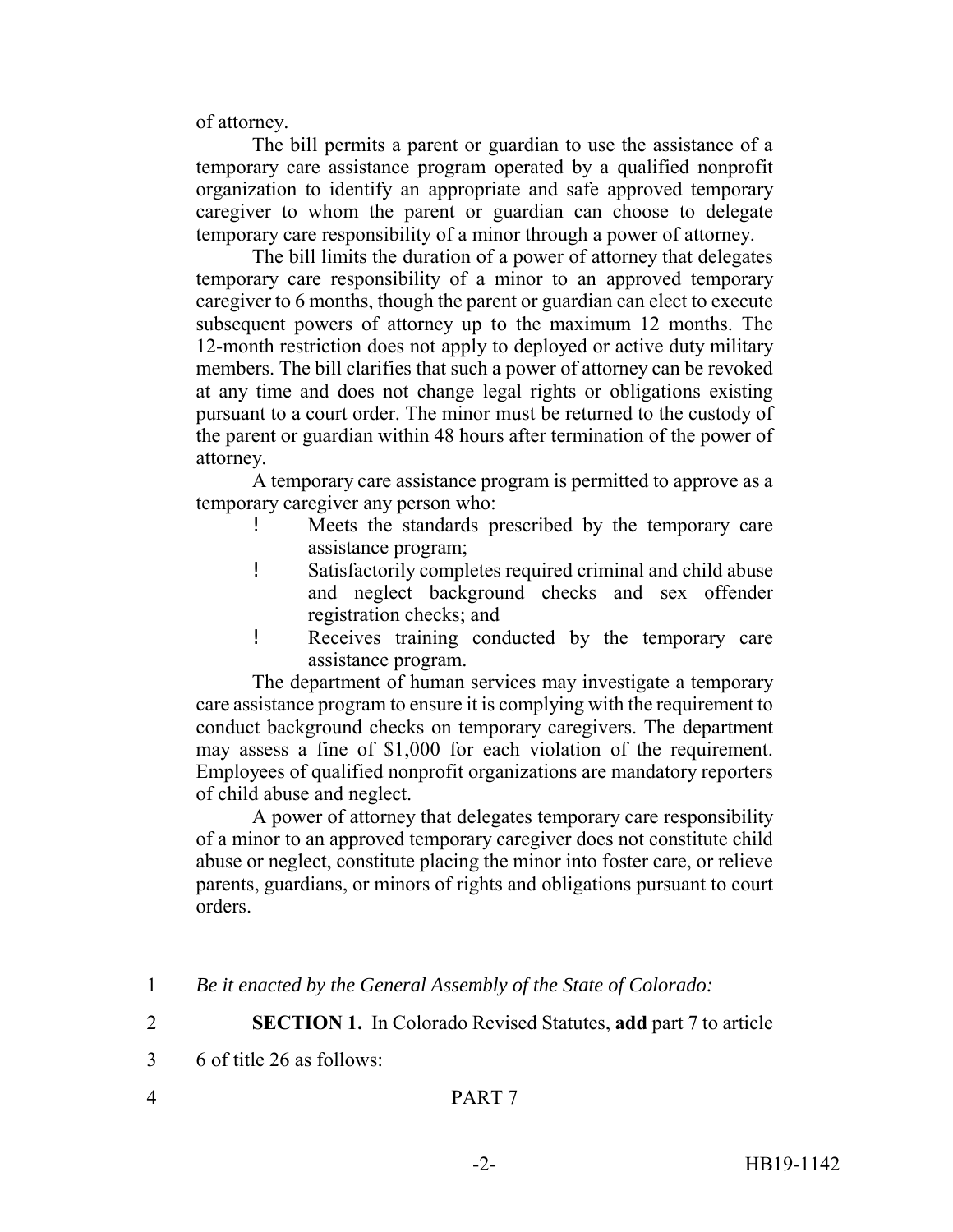TEMPORARY CARE ASSISTANCE PROGRAM

 **26-6-701. Definitions.** AS USED IN THIS PART 7, UNLESS THE CONTEXT OTHERWISE REQUIRES:

 (1) "APPROVED TEMPORARY CAREGIVER" MEANS A PERSON APPROVED BY A TEMPORARY CARE ASSISTANCE PROGRAM PURSUANT TO THIS PART 7 WHO IS DELEGATED TEMPORARY CARE RESPONSIBILITY OF A MINOR BY A PARENT OR GUARDIAN THROUGH A POWER OF ATTORNEY.

 (2) (a) "QUALIFIED NONPROFIT ORGANIZATION" MEANS A CHARITABLE OR RELIGIOUS INSTITUTION THAT IS DESCRIBED IN SECTION 501 (c)(3) OF THE FEDERAL "INTERNAL REVENUE CODE OF 1986", AS AMENDED, AND IS EXEMPT FROM INCOME TAXATION UNDER SECTION 501 (a) OF THE FEDERAL "INTERNAL REVENUE CODE OF 1986", AS AMENDED, THAT ASSISTS A PARENT OR GUARDIAN OF A MINOR WITH THE PROCESS OF PROVIDING FOR THE TEMPORARY CARE OF THAT MINOR THROUGH A TEMPORARY CARE ASSISTANCE PROGRAM AS DESCRIBED IN THIS PART 7. (b) A QUALIFIED NONPROFIT ORGANIZATION IS NOT A CHILD CARE CENTER, AS DEFINED IN SECTION 26-6-102 (5), OR A CHILD PLACEMENT 18 AGENCY, AS DEFINED IN SECTION 26-6-102 (7), NOR IS THE ORGANIZATION DEEMED TO PLACE OR BE PLACING CHILDREN. THE QUALIFIED NONPROFIT ORGANIZATION MAY CHOOSE TO OPERATE AS A CHILD CARE CENTER OR CHILD PLACEMENT AGENCY IN ADDITION TO PROVIDING ASSISTANCE

PURSUANT TO THIS SECTION.

 (3) "TEMPORARY CARE ASSISTANCE PROGRAM" MEANS A PROGRAM OPERATED BY A QUALIFIED NONPROFIT ORGANIZATION THAT ASSISTS A PARENT OR GUARDIAN WITH RECRUITING AND IDENTIFYING AN APPROPRIATE AND SAFE APPROVED TEMPORARY CAREGIVER TO WHOM THE PARENT OR GUARDIAN CAN CHOOSE TO DELEGATE TEMPORARY CARE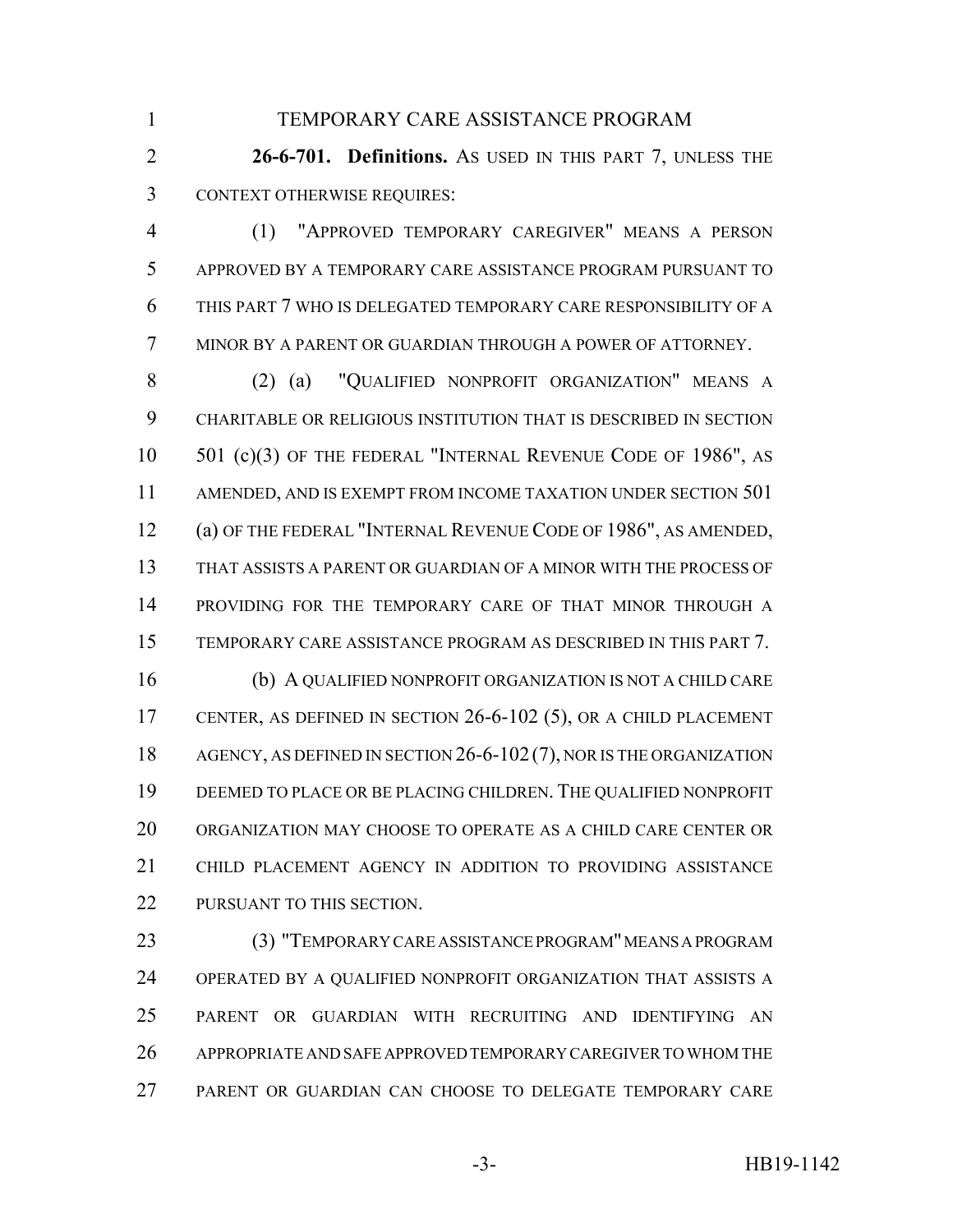RESPONSIBILITY OF A MINOR THROUGH A POWER OF ATTORNEY.

 **26-6-702. Temporary care assistance program permitted.** (1) A QUALIFIED NONPROFIT ORGANIZATION MAY OPERATE A TEMPORARY CARE ASSISTANCE PROGRAM.

 (2) THE ACTIVITIES OF A TEMPORARY CARE ASSISTANCE PROGRAM PERFORMED PURSUANT TO THIS PART 7 DO NOT CONSTITUTE PLACING A CHILD PURSUANT TO THIS ARTICLE 6 AND ARE NOT SUBJECT TO THE LICENSING REQUIREMENTS OF FOSTER CARE.

 **26-6-703. Temporary care assistance program - limitations on duration of delegation - approved temporary caregiver.** (1) (a) A PARENT OR GUARDIAN OF A MINOR MAY USE THE ASSISTANCE OF A TEMPORARY CARE ASSISTANCE PROGRAM TO IDENTIFY AN APPROVED TEMPORARY CAREGIVER TO DELEGATE ANY POWER REGARDING CARE, CUSTODY, OR PROPERTY OF THE MINOR, EXCEPT THE POWER TO CONSENT TO MARRIAGE OR ADOPTION, BY A POWER OF ATTORNEY, AS DESCRIBED IN SECTION 15-14-105.

 (b) (I) A POWER OF ATTORNEY THAT DELEGATES TEMPORARY CARE RESPONSIBILITY OF A MINOR TO AN APPROVED TEMPORARY CAREGIVER MUST NOT EXCEED SIX MONTHS. A PARENT OR GUARDIAN MAY EXECUTE A SUBSEQUENT POWER OF ATTORNEY, BUT, EXCEPT AS PROVIDED IN 21 SUBSECTION (1)(b)(II) OF THIS SECTION, THE TOTAL LENGTH OF A 22 DELEGATION OF POWER TO AN APPROVED TEMPORARY CAREGIVER MUST 23 NOT EXCEED TWELVE MONTHS.

**(II) A PERSON WHO IS DEPLOYED BY OR CALLED TO ACTIVE DUTY**  IN THE UNITED STATES MILITARY MAY EXCEED THE TWELVE-MONTH 26 TOTAL TIME LIMIT DESCRIBED IN SUBSECTION (1)(b)(I) OF THIS SECTION; EXCEPT THAT THE TOTAL LENGTH OF A DELEGATION OF POWER MADE TO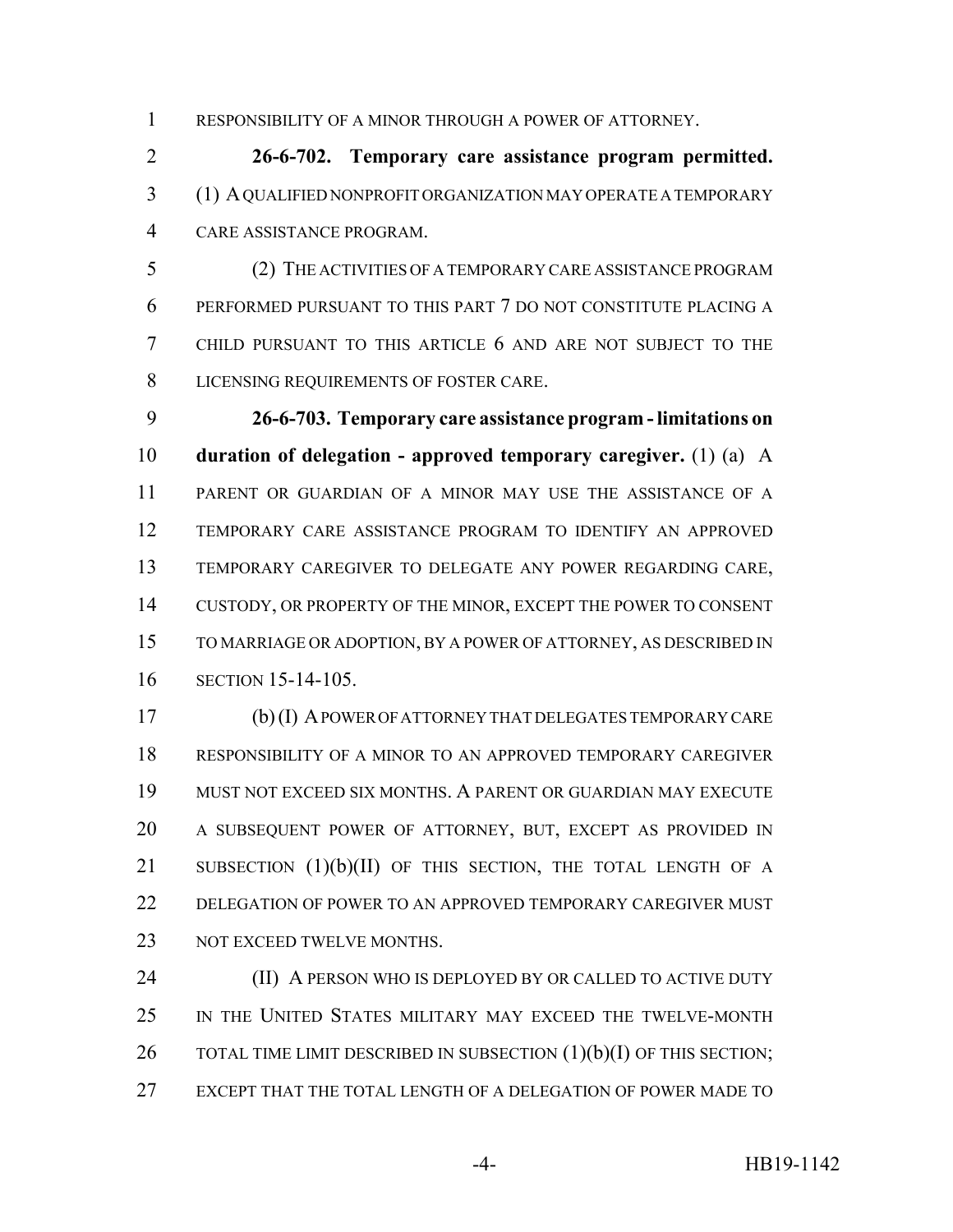AN APPROVED TEMPORARY CAREGIVER BY A PERSON WHO IS DEPLOYED BY OR CALLED TO ACTIVE DUTY IN THE UNITED STATES MILITARY MUST NOT BE LONGER THAN THE END OF THE MEMBER'S DEPLOYMENT OR CALL TO ACTIVE DUTY, PLUS THIRTY DAYS.

 (c) THE PARENT OR GUARDIAN OF THE MINOR HAS THE AUTHORITY TO REVOKE A POWER OF ATTORNEY THAT DELEGATES TEMPORARY CARE RESPONSIBILITY OF A MINOR TO AN APPROVED TEMPORARY CAREGIVER AT ANY TIME. UPON EXPIRATION, REVOCATION, OR OTHER TERMINATION OF THE POWER OF ATTORNEY, THE MINOR MUST BE RETURNED TO THE CUSTODY OF THE PARENT OR GUARDIAN AS SOON AS REASONABLY POSSIBLE, BUT NO LATER THAN FORTY-EIGHT HOURS AFTER SUCH EXPIRATION, REVOCATION, OR OTHER TERMINATION.

13 (d) A POWER OF ATTORNEY THAT DELEGATES TEMPORARY CARE RESPONSIBILITY OF A MINOR TO AN APPROVED TEMPORARY CAREGIVER DOES NOT:

 (I) CHANGE PARENTAL RIGHTS, LEGAL RIGHTS, OBLIGATIONS, OR OTHER AUTHORITY ESTABLISHED BY AN EXISTING COURT ORDER AND DOES NOT DEPRIVE A PARENT OR GUARDIAN OF RIGHTS, OBLIGATIONS, OR OTHER AUTHORITY RELATING TO THE CUSTODY, VISITATION, OR SUPPORT OF A MINOR;

21 (II) CONSTITUTE CHILD ABUSE OR NEGLECT, AS DEFINED IN SECTION 19-1-103 (1); OR

23 (III) RESULT IN A CHILD BEING NEGLECTED OR DEPENDENT, AS DESCRIBED IN SECTION 19-3-102, UNLESS THE PARENT OR GUARDIAN FAILS TO MAKE CONTACT, EXECUTE A NEW POWER OF ATTORNEY, OR RETAKE CUSTODY WITHIN SEVENTY-TWO HOURS AFTER AN EXPIRED POWER OF ATTORNEY, OR AFTER THE TOTAL TIME LIMIT DESCRIBED IN SUBSECTION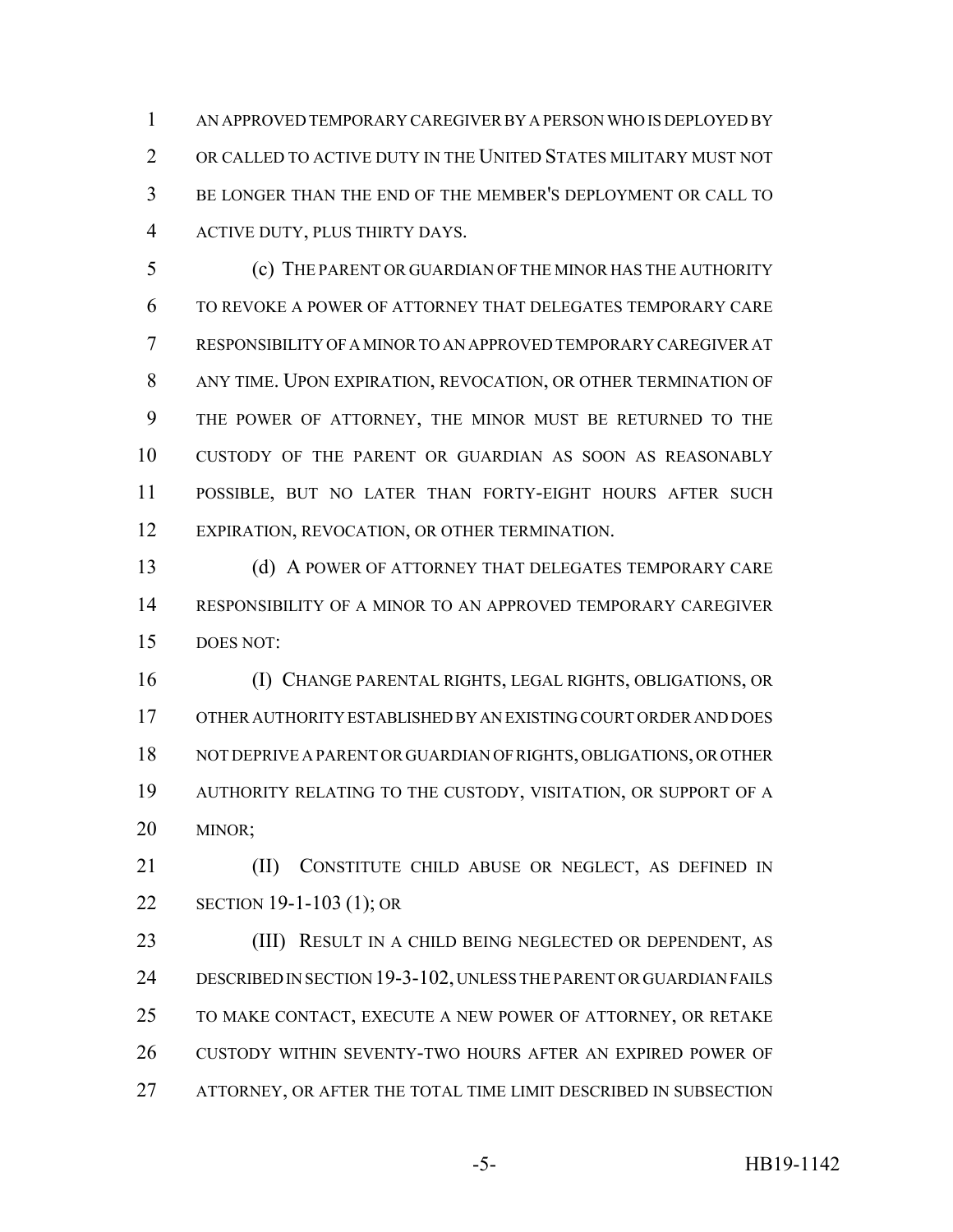(1)(b) OF THIS SECTION HAS ELAPSED.

 (2) (a) AN APPROVED TEMPORARY CAREGIVER SHALL EXERCISE PARENTAL OR LEGAL AUTHORITY ON A CONTINUOUS BASIS AND WITHOUT COMPENSATION FOR THE INTENDED DURATION OF THE POWER OF ATTORNEY.

 (b) (I) A MINOR SUBJECT TO THE POWER OF ATTORNEY THAT DELEGATES TEMPORARY CARE RESPONSIBILITY OF THE MINOR TO AN APPROVED TEMPORARY CAREGIVER IS NOT DEEMED PLACED IN A FOSTER CARE HOME, AS DEFINED IN SECTION 26-6-102 (14), AND THE APPROVED TEMPORARY CAREGIVER IS NOT DEEMED TO BE PROVIDING FOSTER CARE 11 NOR BE SUBJECT TO THE LICENSING REQUIREMENTS OF FOSTER CARE.

 (II) NOTHING IN THIS SECTION DISQUALIFIES AN APPROVED TEMPORARY CAREGIVER FROM BEING OR BECOMING A FOSTER CARE HOME CERTIFIED BY A COUNTY DEPARTMENT OR PRIVATE AGENCY PURSUANT TO SECTION 26-6-106.3.

 (c) ANY PERIOD OF TIME DURING WHICH A MINOR RESIDES WITH AN APPROVED TEMPORARY CAREGIVER PURSUANT TO AN UNEXPIRED AND VALID POWER OF ATTORNEY IS NOT INCLUDED IN DETERMINING WHETHER THE MINOR HAS RESIDED WITH THE APPROVED TEMPORARY CAREGIVER FOR THE MINIMUM PERIOD REQUIRED FOR A PERSON TO BE CONSIDERED A PERSON OTHER THAN A PARENT WHO HAS HAD THE PHYSICAL CARE OF A 22 CHILD FOR THE PURPOSES OF SECTION 14-10-123.

 **26-6-704. Approval of temporary caregiver - background check - training.** (1) A QUALIFIED NONPROFIT ORGANIZATION OPERATING A TEMPORARY CARE ASSISTANCE PROGRAM MAY APPROVE AS A TEMPORARY CAREGIVER ANY PERSON WHO MEETS THE STANDARDS PRESCRIBED BY THE TEMPORARY CARE ASSISTANCE PROGRAM AND WHO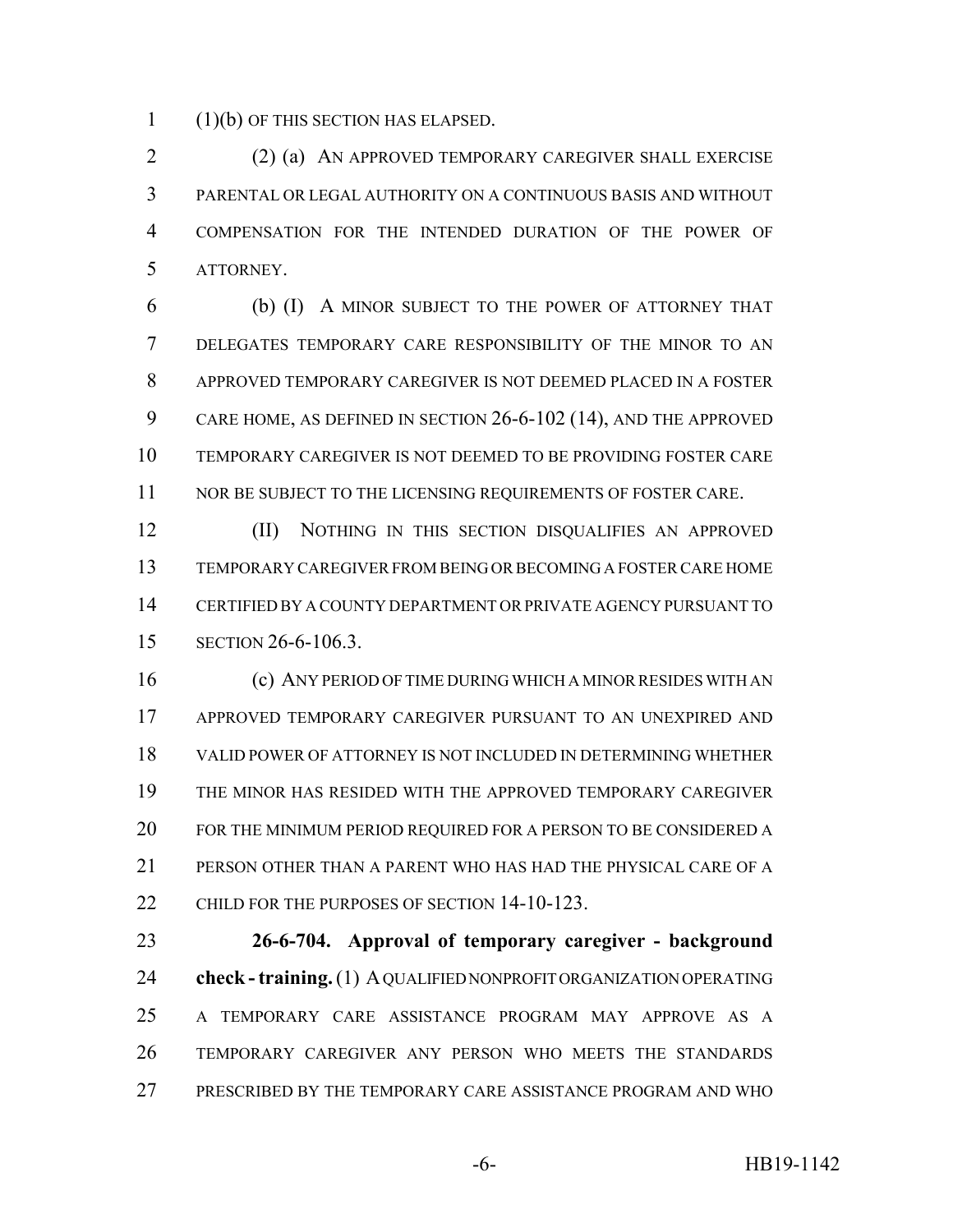COMPLIES WITH THE REQUIREMENTS ESTABLISHED PURSUANT TO THIS SECTION.

 (2) (a) A QUALIFIED NONPROFIT ORGANIZATION OPERATING A TEMPORARY CARE ASSISTANCE PROGRAM SHALL REQUIRE AN APPLICANT TO BECOME AN APPROVED TEMPORARY CAREGIVER AND ANY OTHER PERSON WHO RESIDES IN THE APPLICANT'S HOME AND IS EIGHTEEN YEARS OF AGE OR OLDER TO SUBMIT TO THE FOLLOWING BACKGROUND CHECKS: 8 (I) A FINGERPRINT-BASED CRIMINAL HISTORY RECORD CHECK THROUGH THE COLORADO BUREAU OF INVESTIGATION AND THE FEDERAL BUREAU OF INVESTIGATION;

 (II) A CHILD ABUSE AND NEGLECT BACKGROUND CHECK ON THE TRAILS SYSTEM, AS DEFINED IN SECTION 16-20.5-102 (10); AND

 (III) A CHECK AGAINST THE STATE'S SEX OFFENDER REGISTRY AND AGAINST THE NATIONAL SEX OFFENDER PUBLIC REGISTRY OPERATED BY THE UNITED STATES DEPARTMENT OF JUSTICE THAT CHECKS NAMES AND ADDRESSES IN THE REGISTRIES AND THE INTERACTIVE DATABASE SYSTEM FOR COLORADO TO DETERMINE IF A PERSON IS A REGISTERED SEX OFFENDER.

 (b) A QUALIFIED NONPROFIT ORGANIZATION OPERATING A TEMPORARY CARE ASSISTANCE PROGRAM IS RESPONSIBLE FOR THE COSTS ARISING FROM ANY BACKGROUND CHECK PERFORMED PURSUANT TO THIS SECTION. THE QUALIFIED NONPROFIT ORGANIZATION MAY COLLECT THE 23 COSTS FROM ANY PERSON SUBJECT TO A BACKGROUND CHECK.

**(c)** THE QUALIFIED NONPROFIT ORGANIZATION OPERATING A TEMPORARY CARE ASSISTANCE PROGRAM SHALL MAINTAIN RECORDS OF A BACKGROUND CHECK PERFORMED PURSUANT TO THIS SECTION, 27 INCLUDING THE FULL TRANSCRIPTS OF THE BACKGROUND CHECK, FOR A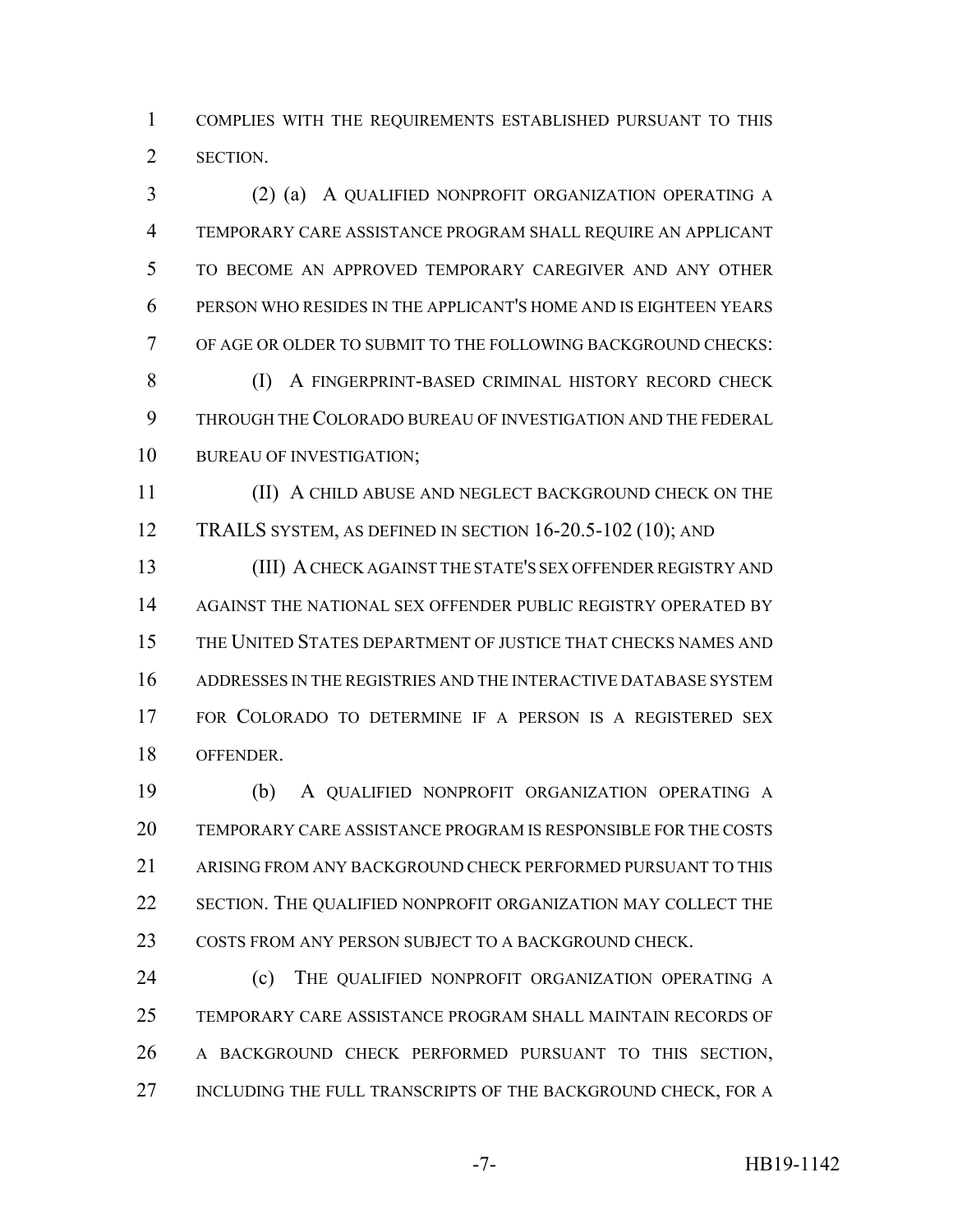PERIOD OF NOT LESS THAN FIVE YEARS. THE QUALIFIED NONPROFIT ORGANIZATION SHALL MAKE THE RECORDS AVAILABLE TO A PARENT OR GUARDIAN EXECUTING A POWER OF ATTORNEY, AND ANY LOCAL, STATE, OR FEDERAL AUTHORITY CONDUCTING AN INVESTIGATION INVOLVING THE APPROVED TEMPORARY CAREGIVER, THE PARENT OR GUARDIAN, OR THE MINOR.

 (d) A QUALIFIED NONPROFIT ORGANIZATION OPERATING A TEMPORARY CARE ASSISTANCE PROGRAM SHALL NOT APPROVE AN APPLICANT AS A TEMPORARY CARE PROVIDER IF A BACKGROUND CHECK CONDUCTED PURSUANT TO THIS SECTION DISCLOSES A SUBSTANTIATED ALLEGATION OF CHILD ABUSE, NEGLECT, OR EXPLOITATION, OR ANY CRIME 12 THAT WOULD DISQUALIFY THE APPLICANT OR ANY OTHER PERSON WHO RESIDES IN THE APPLICANT'S HOME AND IS EIGHTEEN YEARS OF AGE OR OLDER FROM BECOMING CERTIFIED OR LICENSED TO OPERATE A FOSTER CARE HOME IN THE STATE.

 (3) A QUALIFIED NONPROFIT ORGANIZATION OPERATING A TEMPORARY CARE ASSISTANCE PROGRAM SHALL TRAIN AN APPROVED TEMPORARY CAREGIVER IN THE RIGHTS, DUTIES, AND LIMITATIONS ASSOCIATED WITH PROVIDING CARE FOR A MINOR PURSUANT TO THIS PART 7.

 **26-6-705. Enforcement of part - civil penalties - rules.** 22 (1) (a) THE DEPARTMENT MAY INVESTIGATE A TEMPORARY CARE ASSISTANCE PROGRAM TO ENSURE THAT THE PROGRAM IS COMPLYING 24 WITH THE REQUIREMENTS OF SECTION 26-6-704 (2).

 (b) THE DEPARTMENT MAY ASSESS A CIVIL PENALTY OF ONE THOUSAND DOLLARS AGAINST A TEMPORARY CARE ASSISTANCE PROGRAM 27 FOR EACH VIOLATION OF ANY PROVISION OF SECTION 26-6-704 (2).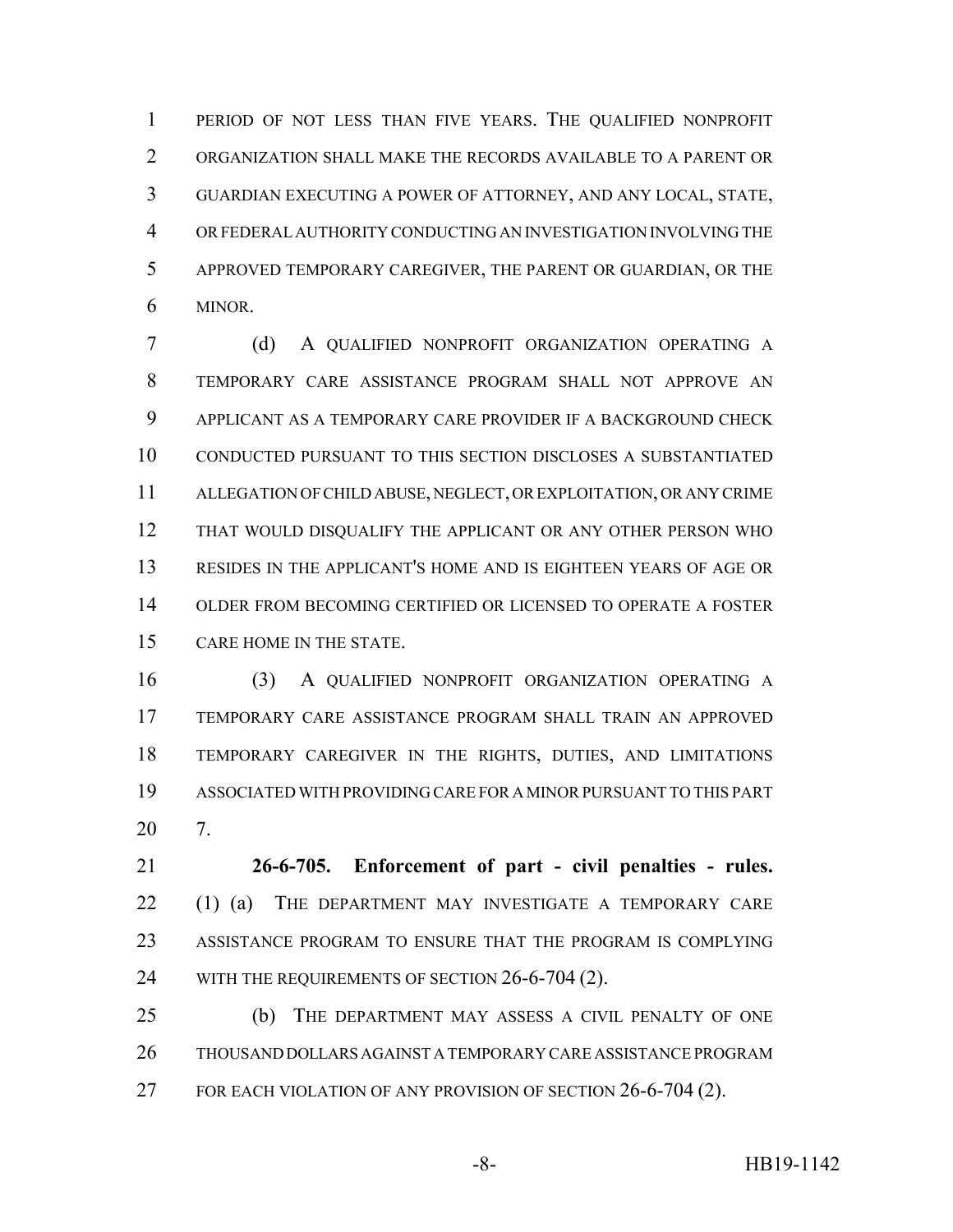(c) THE FINES COLLECTED PURSUANT TO THIS SECTION SHALL BE TRANSMITTED TO THE STATE TREASURER, WHO SHALL CREDIT THE SAME TO THE CHILD CARE CASH FUND CREATED PURSUANT TO SECTION 26-6-114 (5).

 (d) THE DEPARTMENT MAY PROMULGATE RULES NECESSARY TO IMPLEMENT THIS SUBSECTION (1).ANY PROCEDURES FOR THE ASSESSMENT OF A CIVIL PENALTY PURSUANT TO THIS SECTION MUST CONFORM WITH THE PROVISIONS AND PROCEDURES SPECIFIED IN ARTICLE 4 OF TITLE 24.

 (2) EXCEPT AS PROVIDED IN SUBSECTION (1) OF THIS SECTION, THE DEPARTMENT SHALL NOT PROMULGATE ANY RULE REGULATING TEMPORARY CARE ASSISTANCE PROGRAMS OR APPROVED TEMPORARY CAREGIVERS.

 **26-6-706. Application of part.** (1) THIS PART 7 APPLIES ONLY WHEN A PARENT OR GUARDIAN OF A MINOR DELEGATES ANY POWER REGARDING CARE, CUSTODY, OR PROPERTY OF THE MINOR TO AN APPROVED TEMPORARY CAREGIVER WITH THE ASSISTANCE OF A TEMPORARY CARE ASSISTANCE PROGRAM PURSUANT TO THIS PART 7. NOTHING IN THIS PART 7 RESTRICTS, ABRIDGES, OR ALTERS THE RIGHT OF A MINOR'S PARENT OR GUARDIAN TO PROVIDE FOR THE CARE OF THE MINOR BY POWER OF ATTORNEY PURSUANT TO ANY OTHER PROVISION OF LAW.

21 (2) NOTHING IN THIS PART 7:

 (a) RELIEVES THE PARENT OF ANY OBLIGATION TO SUPPORT THE 23 MINOR AS OTHERWISE PROVIDED BY LAW;

24 (b) LIMITS THE AUTHORITY OF THE COURT TO ORDER A PARENT TO MAKE SUPPORT PAYMENTS OR REIMBURSEMENTS FOR MEDICAL, BEHAVIORAL, HEALTH, OR OTHER CARE OR TREATMENT;

**(c) ABROGATES THE RIGHT OF THE MINOR TO ANY BENEFITS** 

-9- HB19-1142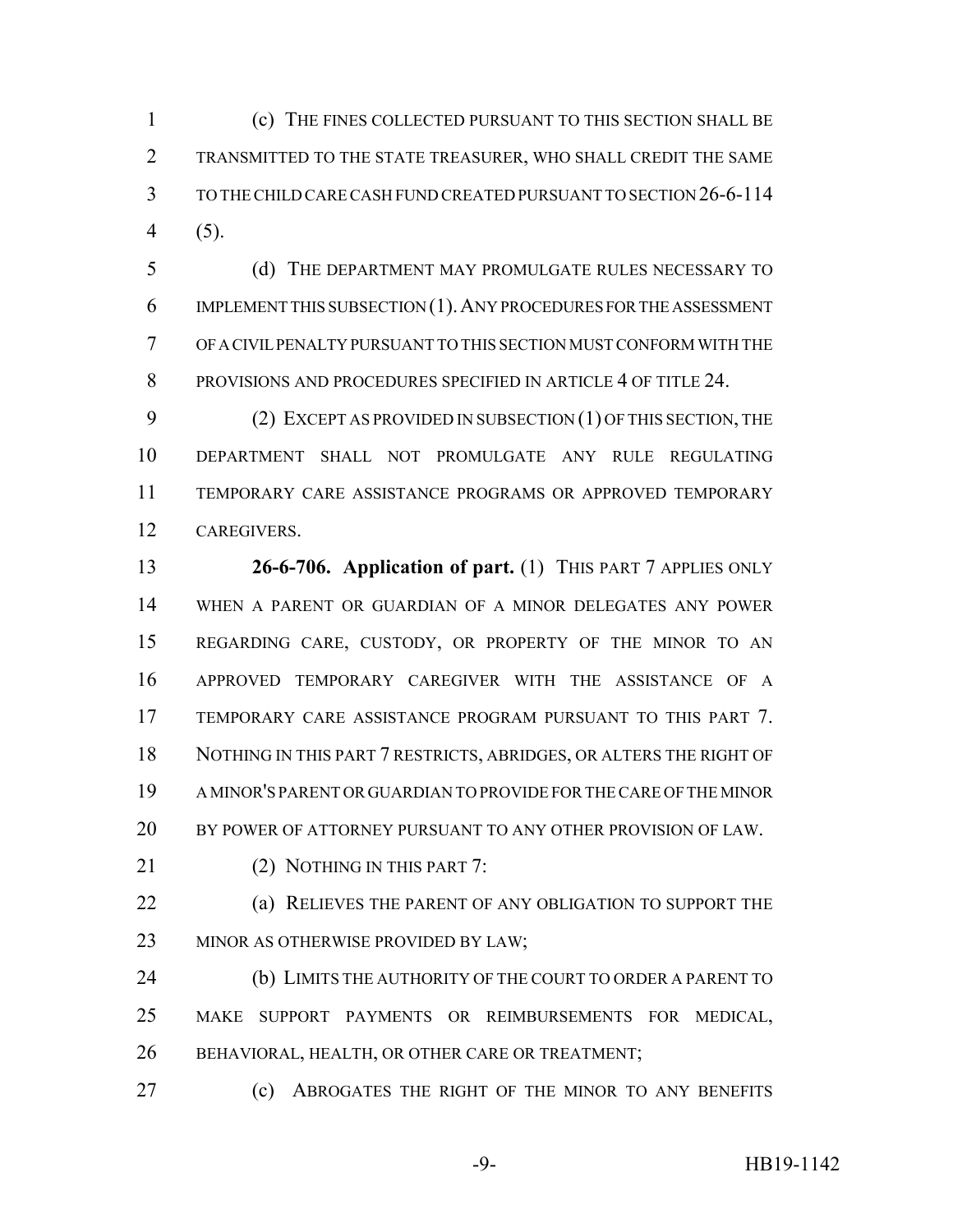PROVIDED THROUGH PUBLIC FUNDS FOR WHICH THE MINOR IS OTHERWISE ENTITLED; OR

 (d) LIMITS OR PREVENTS THE ABILITY OF LAW ENFORCEMENT OR COUNTY CHILD WELFARE AGENCIES TO INVESTIGATE A REPORT OF SUSPECTED ABUSE OR NEGLECT OF A CHILD PURSUANT TO SECTION 19-3-308.

 **SECTION 2.** In Colorado Revised Statutes, 19-1-307, **add** 8  $(2)(i.8)$  as follows:

 **19-1-307. Dependency and neglect records and information - access - fee - rules - records and reports fund - misuse of information - penalty - adult protective services data system check.** (2) **Records and reports - access to certain persons - agencies.** Except as otherwise provided in section 19-1-303, only the following persons or agencies shall have access to child abuse or neglect records and reports:

 (j.8) THE STATE DEPARTMENT OF HUMAN SERVICES INVESTIGATING AN APPLICANT FOR EMPLOYMENT OR FOR A VOLUNTEER POSITION WITH A QUALIFIED NONPROFIT ORGANIZATION, AS DEFINED IN SECTION 26-6-701 18 (2), OR ANY OTHER PERSON REQUIRED TO SUBMIT TO A BACKGROUND CHECK PURSUANT TO SECTION 26-6-704 (2), WHEN THE APPLICANT OR OTHER PERSON HAS GIVEN WRITTEN AUTHORIZATION TO THE STATE DEPARTMENT OF HUMAN SERVICES TO CHECK RECORDS OR REPORTS OF 22 CHILD ABUSE OR NEGLECT;

 **SECTION 3.** In Colorado Revised Statutes, 19-3-304, **amend** 24 (2)(ll) and (2)(mm); and **add** (2)(nn) as follows:

 **19-3-304. Persons required to report child abuse or neglect.** (2) Persons required to report such abuse or neglect or circumstances or conditions include any: